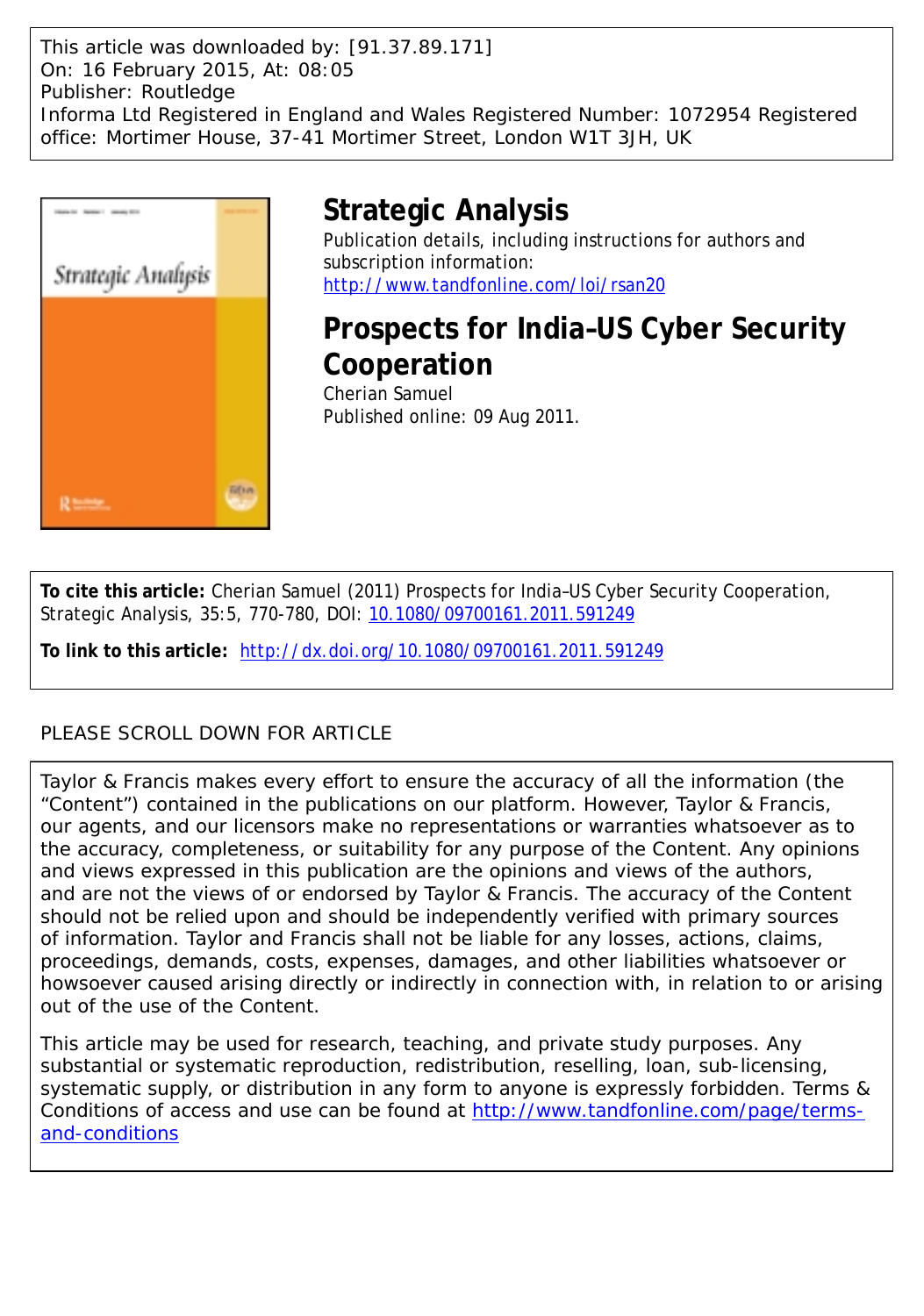

### **Prospects for India–US Cyber Security Cooperation**

Cherian Samuel

**Abstract:** Cyber security cooperation should be a natural area of cooperation between India and the United States for a number of reasons; both countries are democracies, with similar values and economic systems, and both have also been severely affected by threats emanating from cyberspace. The structural complementarities between the two economies, especially in the services sector, which is a major user of cyber networks provides further motive for the two countries to cooperate in this sector. Despite this strategic fit, there has been very little in the nature of cooperation, either bilaterally or multilaterally. In fact, both countries seem to have embarked on the futile exercise of securing their respective corners of cyber space in this shapeless and formless domain. Cyberspace would be better served if the two countries utilised their respective leadership positions to work pro-actively towards a cyberspace that is open, global and secure.

**E**nsuring a safe and secure cyberspace is an increasing priority for governments as it now touches almost every aspect of human existence. The diversity of the stakeholders, from the individual, to corporations, to states makes the reconciling of different priorities and perspectives in an overarching cyber security policy a difficult task. The sheer complexity of this medium, coupled with the rapidity of technological change has meant that much of the cooperation on the framing of the rules of the road has largely been at the purely technical level through organisations such as the International Telecommunications Union (ITU), the Institute of Electrical and Electronics Engineers (IEEE) and the Internet Corporation for Assigned Names and Numbers (ICANN). While these organisations have played a crucial role in the evolution of cyberspace, the issue of cyber security is increasingly one that requires inter-governmental cooperation since there are interlocking issues in the technical, business, legal, security and international policy arenas that need to be resolved. However, there has been very little movement on these issues within countries because of the sectoral rather than a holistic approach to cyber-security. At the international level, the primary inhibitor has been the distrust amongst governments, who impugn various motives, ideological and otherwise, to the policy initiatives of the other.

Cyber security should be a natural area of cooperation between India and the United States for a number of reasons. The fact that both countries are democracies, with similar values reduces the scope for distrust on ideological grounds; furthermore, the two countries have also been at the receiving end of cyber threats both from state-sponsored and non-state actors. The structural complementarities between the two economies,

ISSN 0970-0161 print/ISSN 1754-0054 online © 2011 Institute for Defence Studies and Analyses DOI: 10.1080/09700161.2011.591249 http://www.informaworld.com

Cherian Samuel is an Associate Fellow at IDSA, New Delhi.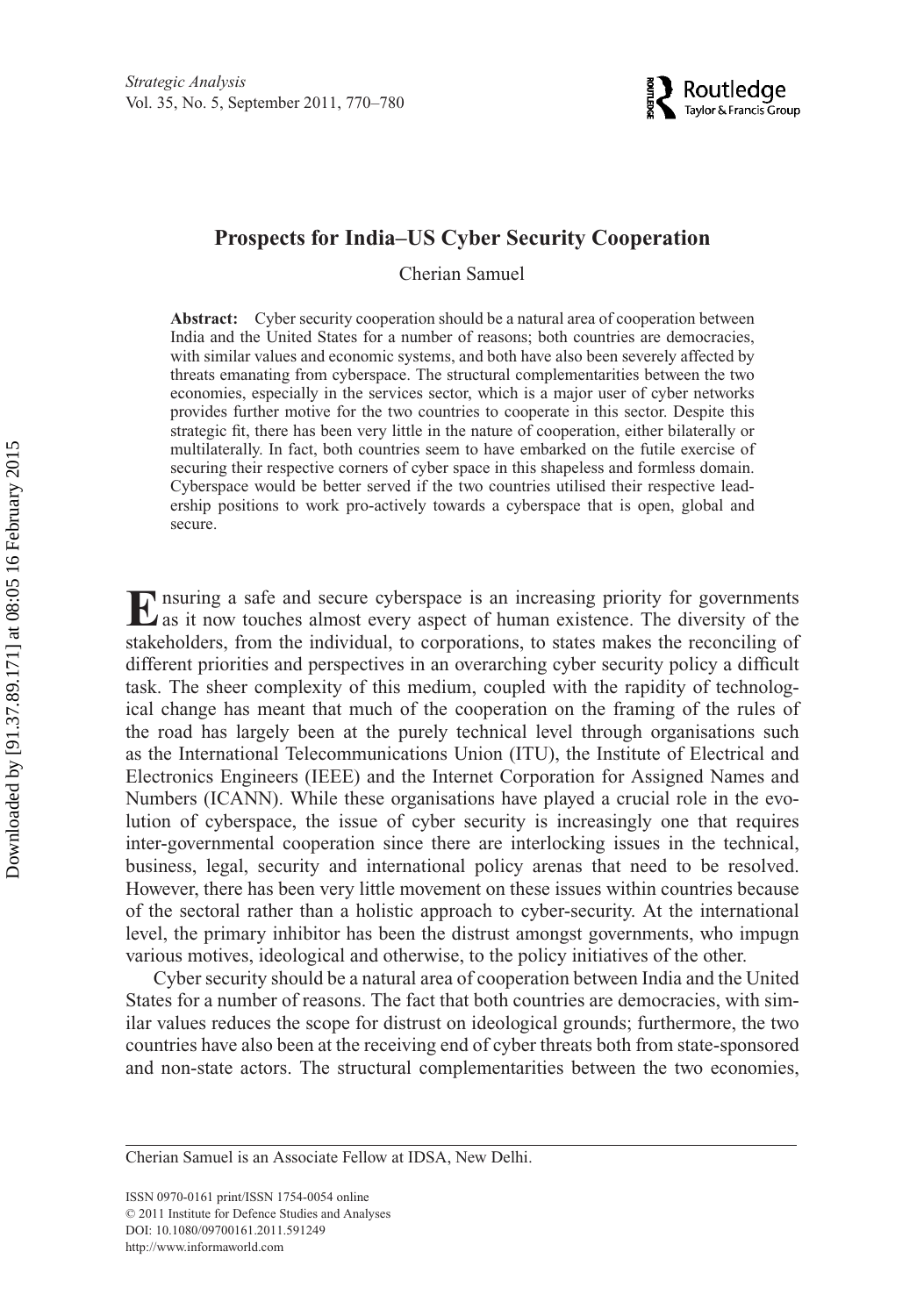especially in the services sector which is a major user of cyber networks provides further incentive for the two countries to cooperate in this sector. Despite this strategic fit, there has been very little in the nature of cooperation, either bilaterally or multilaterally, though that is gradually changing. This paper tries to examine the scope for cyber-security cooperation between India and the United States, and the existing obstacles.

#### **The cyber security conundrum**

The focus of national security planners the world over, till recently, can be encapsulated in the definition of cyberspace in the US government's *National Strategy to Secure Cyberspace* which defined it as follows: 'Cyberspace is composed of hundreds of thousands of interconnected computers, servers, routers, switches, and fibre optic cables that allow our critical infrastructures to work'.<sup>1</sup> Ensuring the security and integrity of the networks that connect critical infrastructure became of paramount importance since crucial sectors such as the financial, energy, transportation and telecommunications sectors were connected through cyber networks. The scope of this task has expanded in ensuing years as the cyber networks have become interconnected and their user-base has grown to include individuals and private enterprise. The horizontal and vertical expansion of the user base has meant that while the threats and vulnerabilities inherent to the Internet and cyberspace might have remained more or less the same as before, the probability of disruption has grown apace with the rise in the number of users. In general, active focus on cyber security has moved beyond safeguarding critical infrastructures to protecting governmental information and communication networks. However, this still leaves a large section, ranging from enterprises to individuals, with little or no assurance that they are secure in cyber space. In an era where interconnected networks are the crucial arteries of human existence and knowledge has become a valuable commodity, this represents a serious threat to national security. Therefore, in addition to securing critical infrastructure and government information networks, governments also have to ensure that the private sector adheres to protocols that ensure the integrity of their networks and also reassure the public at large that cyber networks on which they have become increasingly dependent, are reliable.

The growth of cyber space has partly been attributed to its relative openness and low barriers (including minimal security features) to entry. However, the same openness has also been responsible for those with malicious intent also to operate with relative ease. Threats<sup>2</sup> have taken advantage of existing vulnerabilities<sup>3</sup>, in software, networks or security architecture. The current threats can be disaggregated into four baskets; cyber crime, cyber espionage, cyber terrorism and cyber warfare, depending on the perpetrators and their motives. On the face of it, cyber crime, cyber espionage, and cyber terrorism are online manifestations of law and order problems in the physical world, and should accordingly be mitigated by adapting existing laws. However there are two characteristics of this domain that make such adaptation very difficult. The first is that of blurred boundaries; there are no clear demarcations between civilian and military, state and non-state, and foreign and domestic as in other domains. It is these same characteristics that make it an ideal medium for malafide activities which can have repercussions for national and international security. Even if the boundaries were to be more clearly defined, the second problem, that of attribution or the inability to trace activities or events to their exact point of origin make the task of pinning responsibility a difficult one.<sup>4</sup> These two factors have largely been responsible for cyber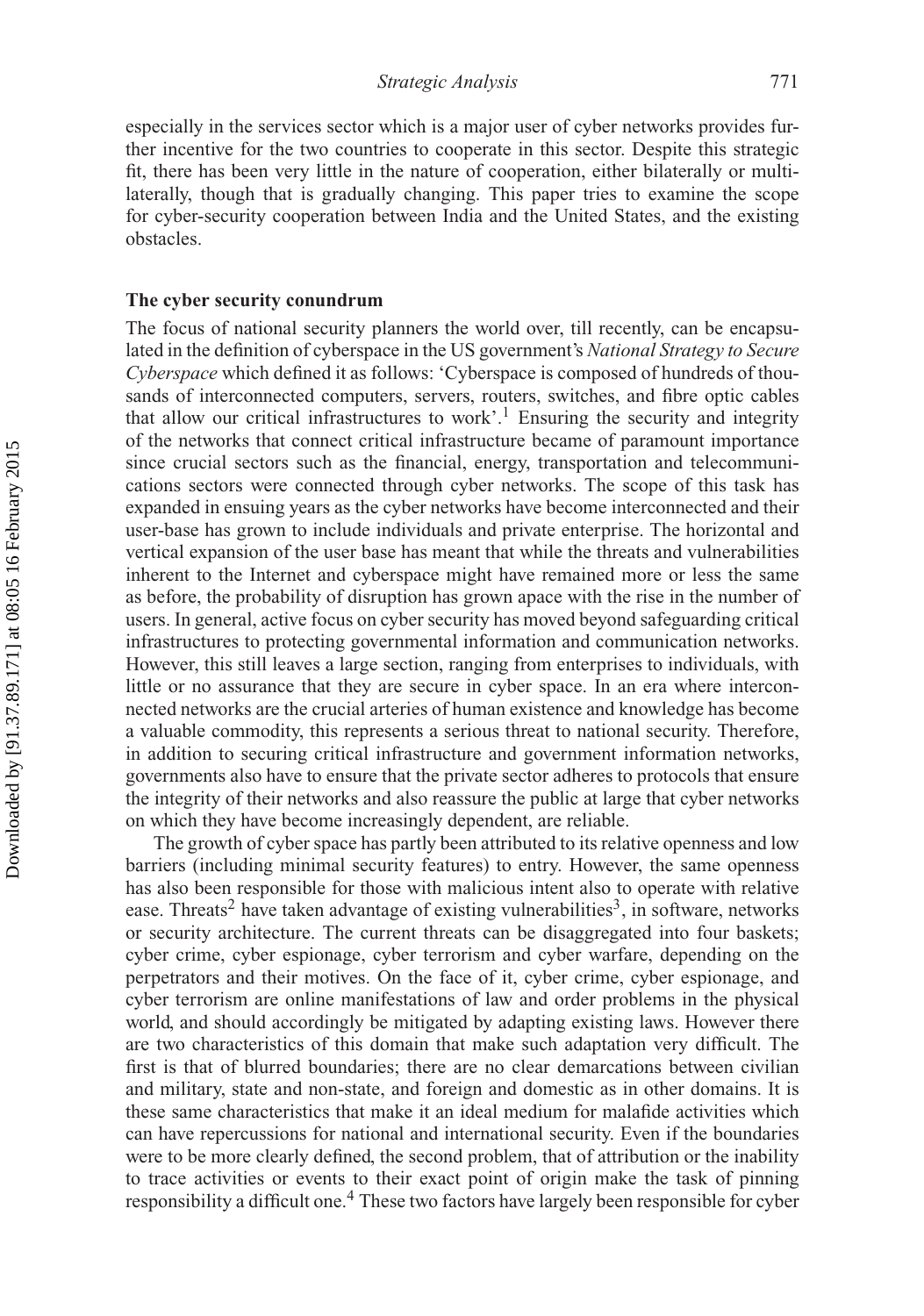crime. More recently, increased state sponsorship of both cyber espionage and cyber terrorism have added a new dimension to cyber security.

Cyber war has been used loosely to refer to everything from cyber terror to cyber espionage, to cyber sabotage but a distinction needs be made between cyber war which is war in the cyber domain in conjunction with a physical war and cyber warfare which is increasingly the utilisation of those aspects such as blurred boundaries and nonattribution by both state and non-state actors to probe*/*infiltrate*/*attack cyber connected infrastructure and networks. Successive reports by research centres, anti-virus firms, and government agencies have documented the rising incidents of cyber warfare.<sup>5</sup> These attacks serve multiple goals from recovering sensitive information and intellectual property, to creating a climate of insecurity so as to prevent the optimum utilisation of cyberspace.<sup>6</sup>

#### **Approaches to cyberspace: US and India**

Successive US administrations have grappled with the issue of having a structured response to cyber security but been unable to surmount various obstacles. In the first instance, roughly 85 per cent of the information infrastructure in the United States is in private hands. Secondly, privacy issues and the presence of vigilant interest groups means that the government has to walk a fine line between security and privacy. The government has tried to concentrate on protecting the remaining 15 per cent consisting of its own networks, but even that has been constrained by the variety of agencies that are tasked with different aspects of cyber administration. The Cyber Incident Annex to the National Response Framework of 2004 lists as many as 14 agencies that are directly connected with the management of cyber security, including the departments of defence, homeland security, justice, transportation, energy, and the intelligence community. As President Obama noted in a 2009 speech:

No single official oversees cyber security policy across the federal government, and no single agency has the responsibility or authority to match the scope and scale of the challenge. Indeed, when it comes to cyber security, federal agencies have overlapping missions and don't coordinate and communicate nearly as well as they should — with each other or with the private sector.<sup>7</sup>

To rectify this, the president proposed that the office of Cyber Security Coordinator be based in the White House.<sup>8</sup> In March 2010, responding to criticism that the private sector could not work with the government if the Comprehensive National Cybersecurity Initiative (CNCI), the primary document that spelt out the governments cyber security initiatives remained classified, a summary of the CNCI was declassified.<sup>9</sup>

The declassified summary listed three primary cyber security goals: establishing a front line of defence against immediate threats, defending against the full spectrum of threats and strengthening the cyber-security environment for the future, and spelt out 12 initiatives to attain these goals. By concentrating on cyber defence, the Cyber Security Initiative placed greater store on deterrence by denial as against the existing strategy of deterrence through retribution that has been core US national security strategy since the dawn of the nuclear age.<sup>10</sup> The year 2010 saw a shift in US cyber security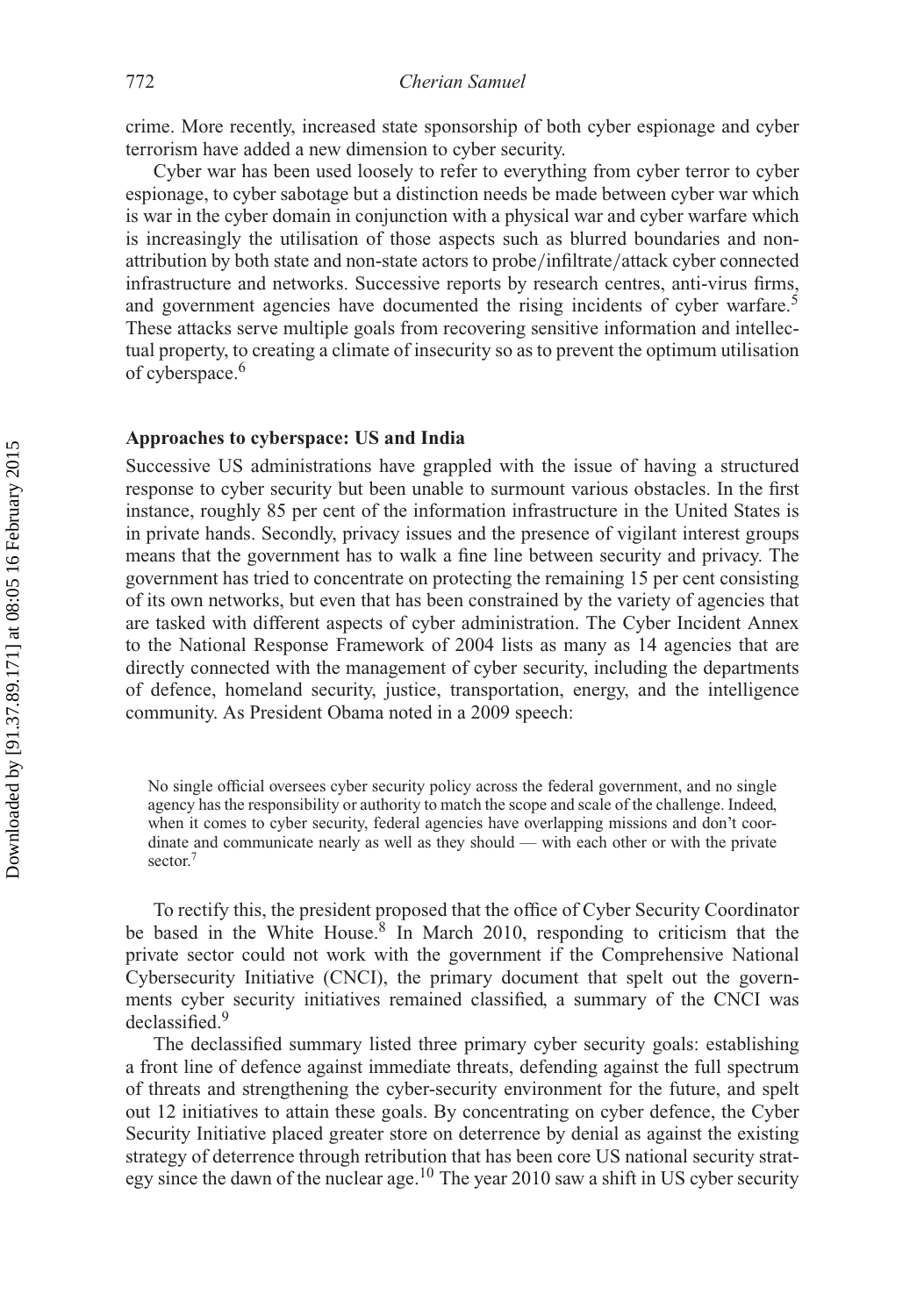policy with the establishment of US Cyber Command under the leadership of the head of the National Security Agency with specific instructions to co-ordinate and aid the department of homeland security's cyber security efforts.

In India, the primary approach was initially on the economic aspects with a gradual shift towards the safeguarding national security. The Information Technology Act of 2000 was enacted largely to facilitate e-commerce, with cyber crime referred to only in that context.<sup>11</sup> Even the amendments sought to be made in 2006 largely related to bringing in provisions related to outsourcing and indemnifying Internet services against certain liabilities.<sup>12</sup> In the event, these amendments were never passed as they were seen to be too industry friendly. It took the Mumbai attacks of 2008 for the government to complete the process begun in 2006 and enact the Bill after further amendment in 2009. The Act marks a transition in approach to one focused on national security objectives.<sup>13</sup>

It must be noted there is a quantitative and qualitative difference in the cyber scene in the two countries. In India for instance, much of the critical infrastructure, from banks to high technology firms, to the power grid is in the hands of the government, which makes it easier to secure them. Secondly, the slow pace of development has meant that much of the government data infrastructure is still antiquated and has not been updated for the digital age. As a case in point, the Indian army still depends on the three decade old Army Radio Engineering Network (AREN) for connecting its field forces. The AREN does not have data transmission capabilities.<sup>14</sup> That said, there are a large number of sectors that are computerised, ranging from banking to the Indian Railways, and most networks are rapidly being modernised.<sup>15</sup>

#### **Organisational setup – US and India**

In the US, the organisational structure as it has evolved consists of the Department of Homeland Security tasked with protecting civilian governmental networks and the US CYBERCOM created in 2010 which has been mandated to 'direct the operations and defence of specified department of defence information networks and; prepare to, and when directed, conduct full spectrum military cyberspace operations'. A third component is the National Security Agency which has been directed to provide operational assistance to the DHS. While these organisations sit at the apex, as already mentioned, there are at least 14 different government bureaus, divisions, and departments that are actively involved with cyber security issues.

In India too, as many as 12 agencies are listed as 'stakeholders' in cyber security in a recent draft National Cyber Security Policy document released on 26 March 2011. While some such as the National Disaster Management Authority of India play only a peripheral role and many of the sectoral CERTS are yet to come up, real oversight over cyber security could be said to be distributed amongst the ministries of communication and technology, home affairs, and defence and the office of the National Security Advisor. On the military side also, there is a profusion of agencies, ranging from the Corps of Signals, to the A-CERT (Army Computer Emergency Response Team), to the IT departments of the various HQs and the Integrated Defence Staff (IDS). The Defence Information Assurance and Research Agency (DIARA) has been made the 'nodal agency mandated to deal with all cyber security related issues of Tri Services and Ministry of Defence' according to a statement made by the defence minister in parliament in 2010.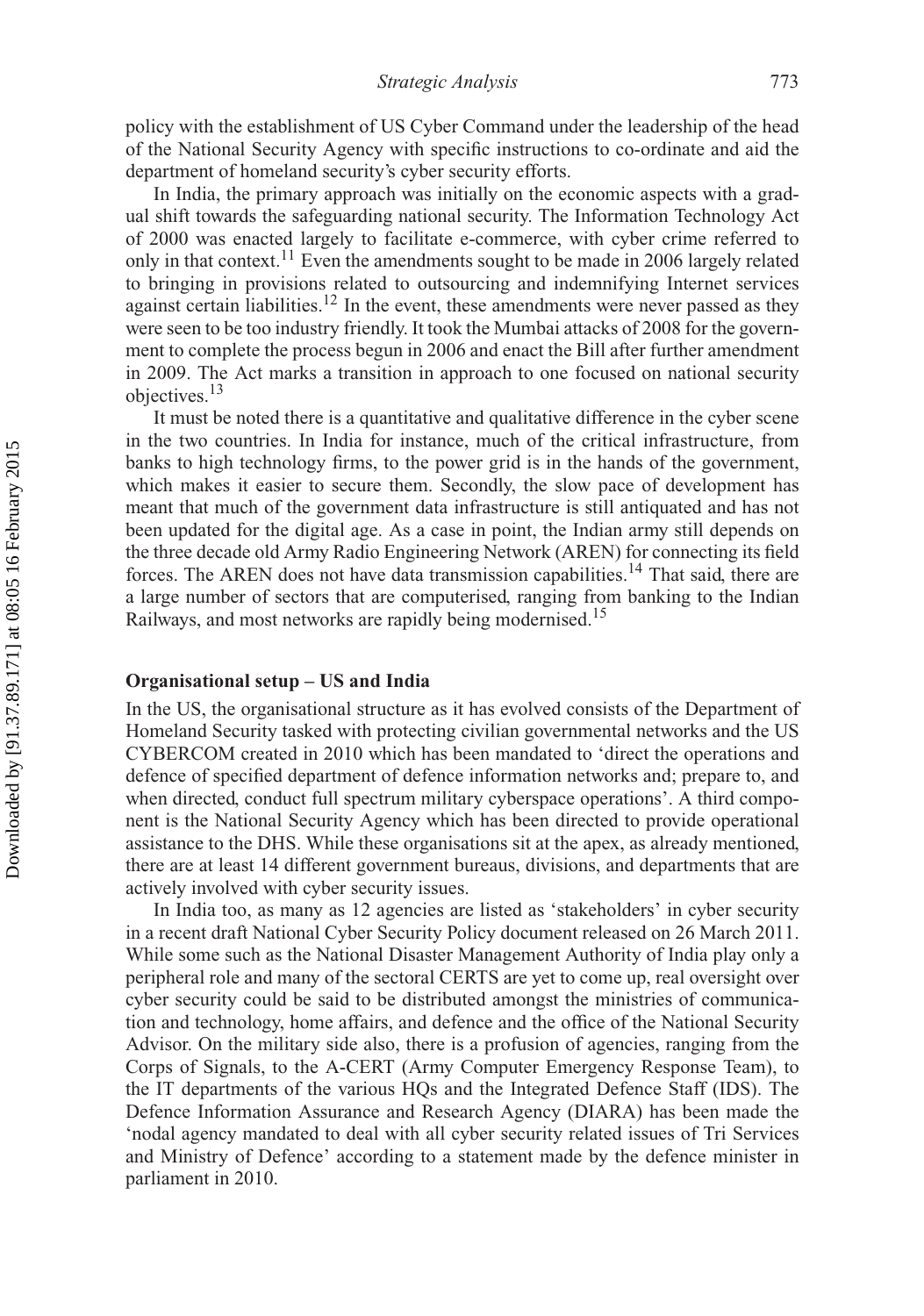#### **Prospects for India–US cyber security cooperation**

Co-operation, in any area, in the first instance, is contingent on there being a positive inclination and push at the highest policy making levels. Mechanisms and protocols then have to be put in place, and habits of co-operation built up through sustained engagement.

Even though Indo-US cyber security cooperation has become a staple discussion of high level summits and subsequent joint statements in the recent past $16$ , cooperation had been mooted as early as 2002 when the India–US Cyber Security Forum was set up in the very first flush of cooperation between the two countries. The motivation on the US side was to safeguard the interests of US companies who were outsourcing to India; the preamble to the factsheet of the 2006 meeting of the Cyber Security Forum noted :

The US and Indian governments are intensifying on-going cooperation to address national security issues arising from the increasing interdependency of our critical network information systems involved in outsourced business processing, knowledge management, software development and enhanced inter-government interaction.<sup>17</sup>

On the Indian side, the emphasis was on capacity building and research and development, and the forum provided the opportunity to initiate a number of programmes in this direction, from the establishment of a CERT and the facilitation of discussions on cyber security.<sup>18</sup> Though the forum saw possibilities for cooperation in the law enforcement sphere, in research and development, in the military sphere, in the technological sphere, and in intelligence sharing, most of the emphasis was on building up capacities in areas such as data protection in which the US had a direct interest. The Cyber Security Forum became defunct in 2006 after it was alleged that a US embassy staffer had used the close proximity afforded by the forum to recruit employees of the National Security Council Secretariat (NSCS) which was the coordinating agency on the Indian side to pass on sensitive information.<sup>19</sup>

Consequently, even though the expanding envelope of cyber security threats and vectors have enlarged the scope for cooperation both at the bilateral and multilateral levels, cooperation so far has been piece meal and ad hoc in nature.

#### **Cooperation at the bilateral level**

In the field of law enforcement, bilateral cooperation takes place in the routine manner in the absence of an international legal framework and law enforcement regime that takes cognisance of the different requirements of cyber security. While there is recognition that cyber crime can only be effectively combated by a real time response, the only existing avenues for cooperation remain the Interpol and Mutual Legal Assistance Treaties (MLAT).<sup>20</sup> The two governments have tried to widen the scope of co-operation on the back of the more robust engagement in counter-terrorism cooperation.

One of the areas in which there is considerable scope for cooperation is in Research and Development (R&D) which, in the context of cyber security, can run the full gamut from removing loopholes in hardware and software to creating tools for law and enforcement and intelligence agencies and, for military purposes. However, joint research and development is possible only in an open academic environment. In the United States, the government agency entrusted with research and development into cyber security is the National Security Agency (NSA) but the nature of that secretive organisation is such that even the scientific advances made by it, usually built on the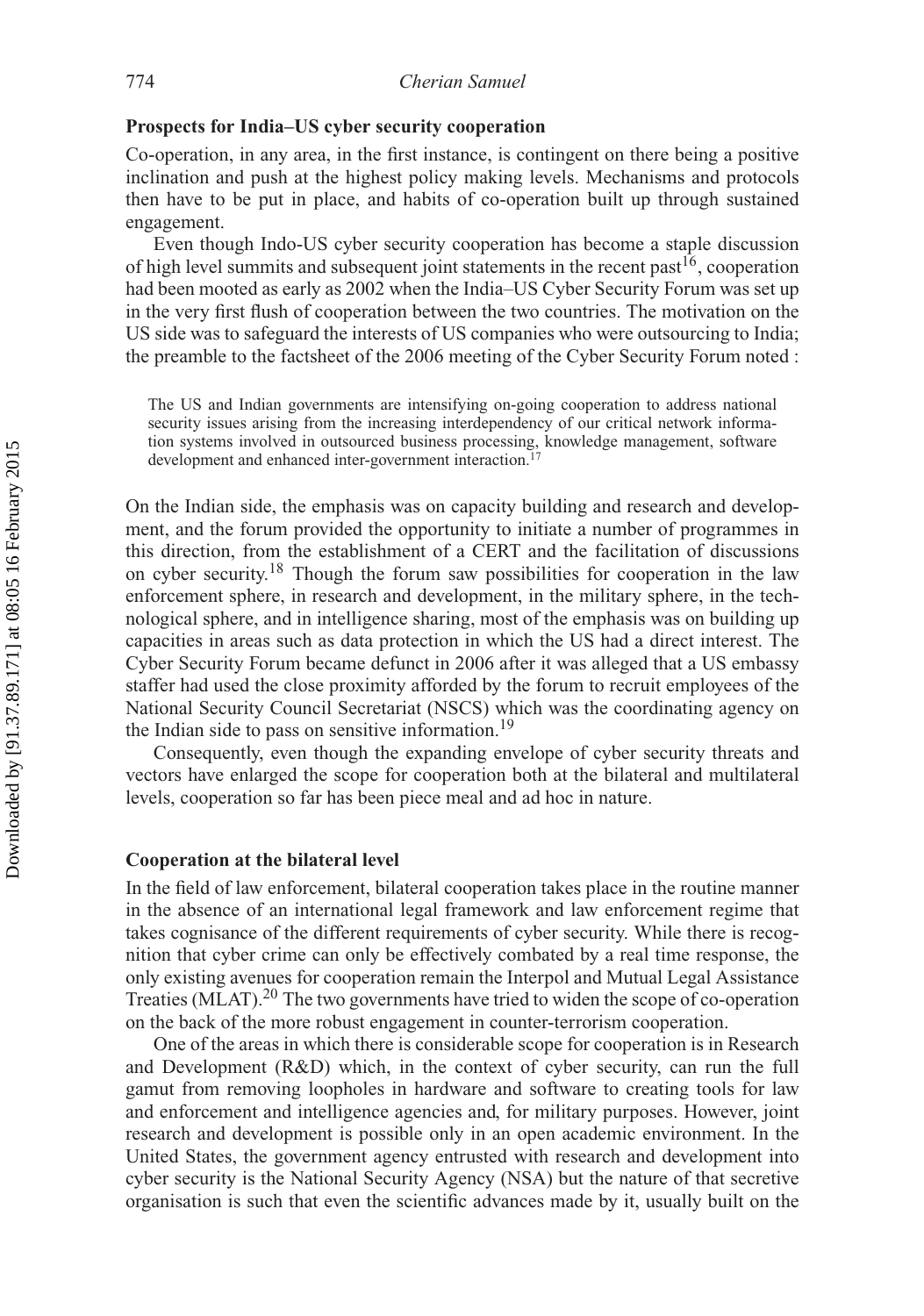back of scientific advances in academia are not available for peer review or put in the public domain.<sup>21</sup> The most potent weapon in the hands of the NSA is its ability to intercept and decipher encrypted communications in cyberspace. The initial approach of the NSA was to push the US government to ban the export of encryption technology through measures ranging from domestic laws to international arrangements such as the Wassenar Arrangement.<sup>22</sup> Following pressures from industry, the US government had to liberalise the export of encryption technologies, and since then, the NSA has focused on technologies designed to break through those levels of encryption. In India, agencies such as the Defence Research and Development Organisation (DRDO) and the National Technical Research Organisation (NTRO) are developing expertise in intelligence gathering as well as securing cyber space.<sup>23</sup> Past experience shows that intelligence organisations are reluctant to share their competencies with other countries, unless there is an overwhelming compulsion to do so.

Critical information infrastructure protection is the sphere which offers the most scope for cooperation on a number of counts. In the first instance, this has been a major focus in the United States, as stated in an earlier section of this paper. US focus on this issue was also reflected in the bilateral cooperation agenda with experts in this field constituting a majority in the delegations attending the Cyber Security Forum. Two meetings of the Indo-US Critical Infrastructure Protection (CIP) forum were also held, and a workshop on cyber security standards was conducted in Delhi in 2005 on the basis of the CIP forum's recommendations.<sup>24</sup> A number of best practices such as the establishment of the Computer Emergency Response team (CERT-IN) were influenced by the deliberations of the Cyber Security Forum. A National Skills Registry was also set up in 2005 to authenticate individuals working in the IT industry through 'independent verification and biometric identification'.<sup>25</sup> As it happens, the United States is now considering a similar scheme for individuals in the networking space. Other initiatives that were mooted in 2006 but are yet to become operational were an India *Information Sharing and Analysis Centre* modelled on its US counterpart<sup>26</sup> and an India Anti-Bot Alliance.<sup>27</sup>

Secondly, it may be said that both countries share critical information infrastructure not only because of the outsourcing factor, but for many other reasons, ranging from Indian websites being hosted on servers in the United States, to the fact that the Reliance Telecom and Tata Communications, the two largest undersea cable companies in the world, and carrying much of its internet traffic, are Indian companies. This symbiotic relationship provides a multitude of opportunities to overcome the obstacles that have inhibited the operationalising of cyber security. As a case in point, Tata Communications has said that technology has advanced to the extent that ISPs such as Tata have the ability to remove botnets and malware before they strike their intended targets as well as the ability to monitor internet traffic in real time.<sup>28</sup> However, lack of international cooperation brings up jurisdictional obstacles and the lack of an international body has meant that such information stays with the Internet Service Providers (ISPs). Similarly, many of the Internet security companies such as Symantec and McAfee have their research facilities located in India, while India is also becoming the hub of many Internet security start ups.

In terms of best practices, there is much to be learnt from the US National Cyber Security Initiative (NCSI) and particularly from its areas of focus, and its emphasis on timelines and end goals. The intent of the initiative is to plug the existing holes in the cyber infrastructure and to strengthen existing defences. These include reducing the nodal points at which the federal communications infrastructure interfaces with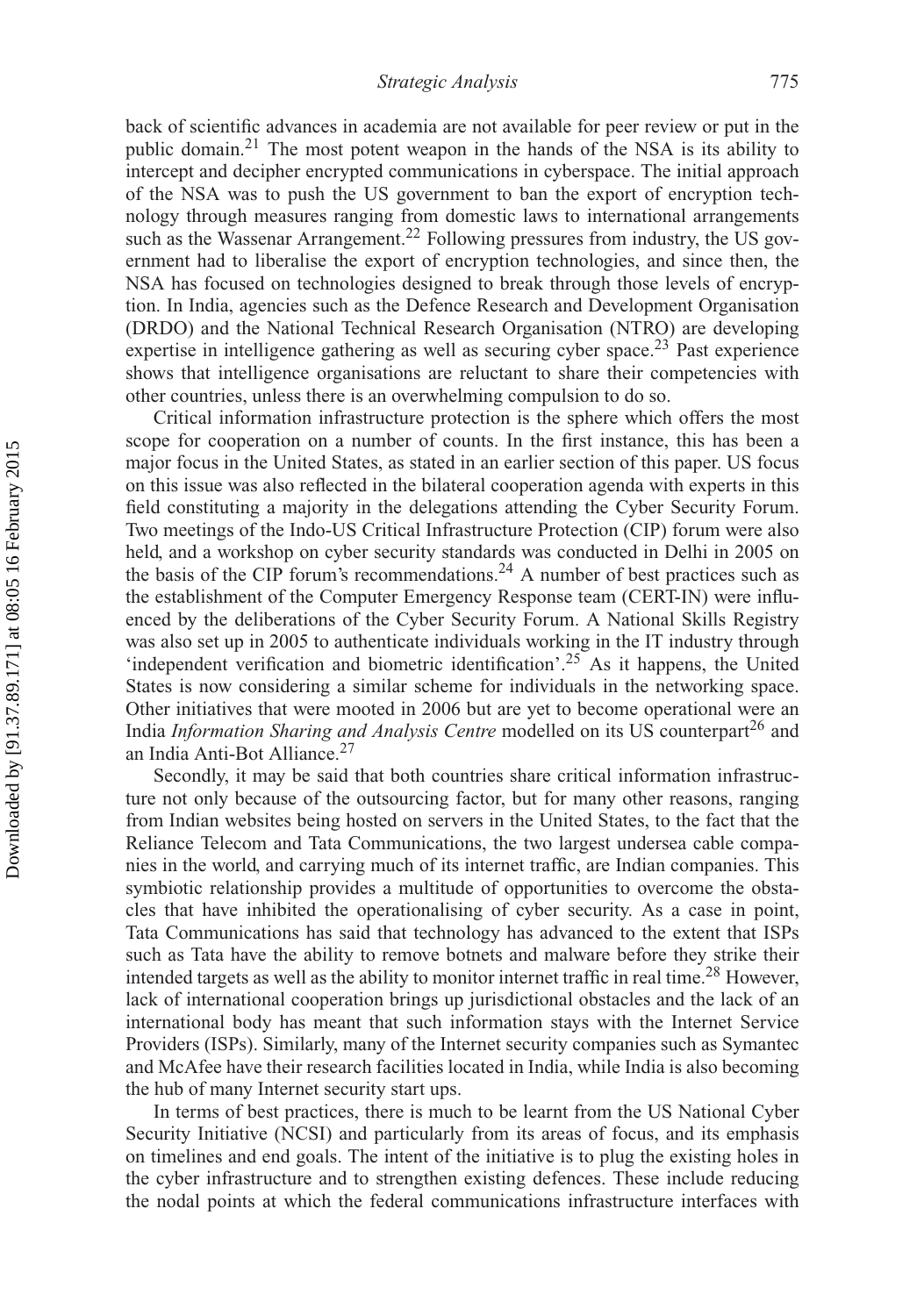the Internet from thousands to fifty.<sup>29</sup> Another notable initiative is the deployment of passive sensors designed to detect attempts at illegal access into federal systems. The programme, codenamed EINSTEIN, is currently in its second iteration where it can alert 'US–CERT in real time to the presence of malicious or potentially harmful activity in federal network traffic'.<sup>30</sup> A third iteration 'will have the ability to automatically detect and respond appropriately to cyber threats before harm is done, providing an intrusion prevention system supporting dynamic defence' and is being developed in close collaboration with the NSA.

Other gaps are sought to be plugged by developing and implementing a government-wide cyber counterintelligence initiative. This was deemed necessary to 'detect, deter, and mitigate the foreign-sponsored cyber intelligence threat to US and private sector information systems'. Yet another initiative calls for 'developing a multi-pronged approach for global supply chain risk management' since the globalisation of the commercial information and communications technology marketplace has increased the risk of buying technologies and hardware that could have been compromised and be used to 'gain unauthorised access to data, alter data, or interrupt communications'. The long term strategy was described as one:

*...* aimed at building an approach to cyber defence strategy that deters interference and attack in cyberspace by improving warning capabilities, articulating roles for private sector and international partners, and developing appropriate responses for both state and non-state actors.31

That such a top level initiative is necessary in India is evident from a recent study by McAfee in association with the Centre for Strategic and International Studies (CSIS). Titled *In the Crossfire: Critical Infrastructure in the Age of Cyber War,* the report indicated that companies across India were subject to the highest number of DDOS attacks, but at the same time, had the lowest security adoption rates at under 40 per cent. This, despite the fact that India also topped the charts of cyber security regulation with 97 per cent of IT managers saying they were impacted by cyber security regulation or legislation.

Two visible strands of cooperation can be discerned at the bilateral level; a technical strand embodied in the Joint Working Group on ICT which also looks at cyber security, and a security centric strand embodied in recent attempts to include cyber security in the Counter-terrorism Cooperation Initiative, within the overall ambit of sharing best practices.<sup>32</sup> There are indications that the cooperation in the second strand is accelerating, but to succeed, it has to be both a calibrated and equal partnership. Though the Joint Working Group on ICT has tried to take up the slack after the Cyber Security Forum went defunct in 2006, its closed door approach and the fact that cyber security is only a subset of its overall mandate has severely limited its effectiveness.

#### **Cooperation at the multilateral level**

Even though cyber crime and cyber fraud have taken on gargantuan proportions, cooperation at the multilateral level has been less than forthcoming. Though there is a crying need for an international framework governing cyberspace, the absence of such a framework is the result of a number of factors including the relative newness of the medium, the fact that it transcends so many spheres and touches on so many issues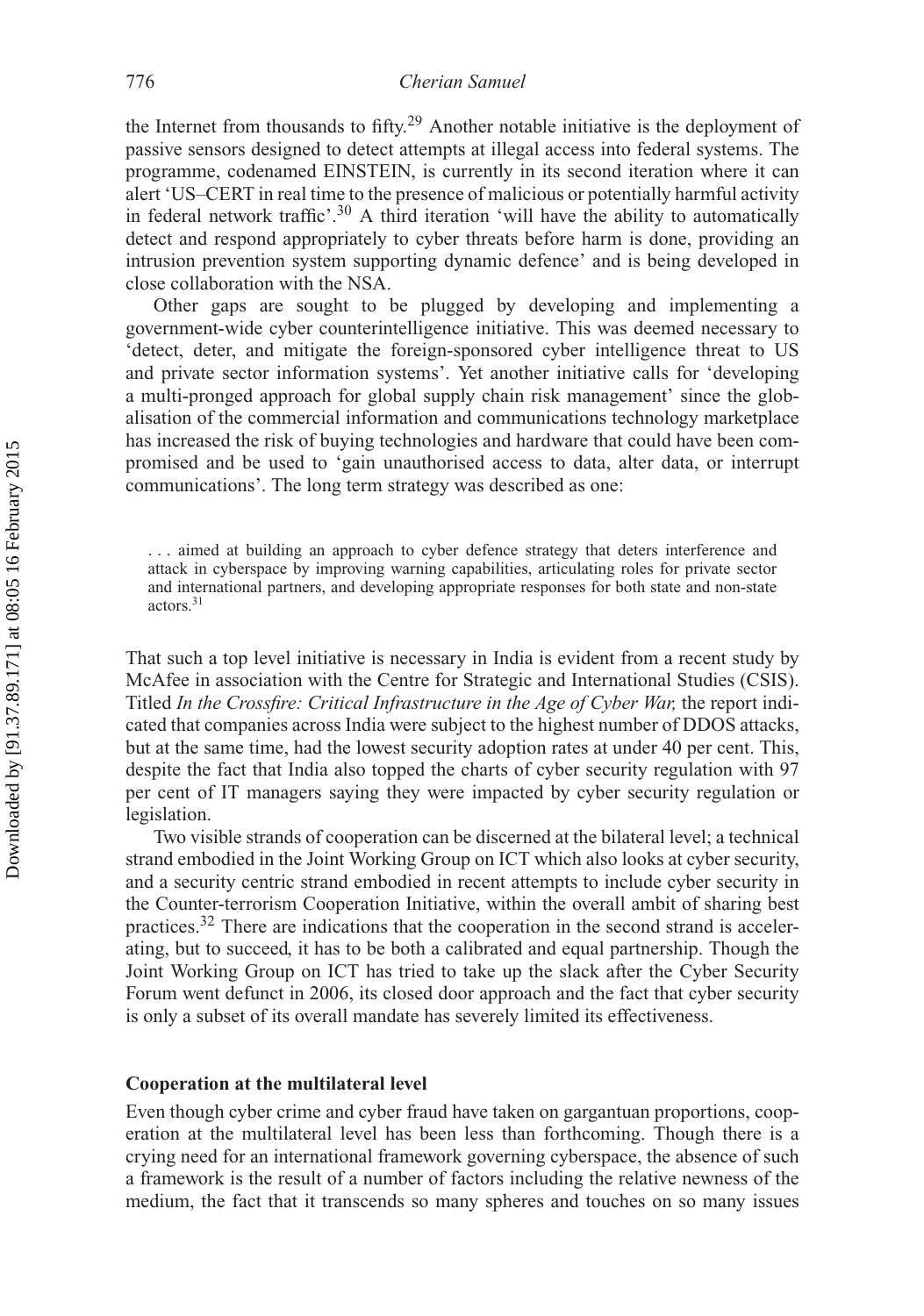from privacy to commerce, and the reluctance of governments to give up national sovereignty over cyberspace. Though the UN system makes it the ideal forum for generating such a framework, the UN has proved to be ineffective, despite many attempts. Forums such as the two World Summits on the Information Society (WSIS) saw countries with different priorities pushing their own agendas, leading to a stalemate. After adopting a hands-off approach towards UN initiatives, more recently, the United States has become more pro-active, especially in the United Nations Group of Governmental Experts (GGE) on Information Security which came out with a consensus document on cyber space to be presented to the UN Security Council. Indian and US experts closely coordinated their positions in this exercise, according to the US government.<sup>33</sup>

As far as law enforcement cooperation is concerned, the only working transnational agreement that addresses criminal activity in cyberspace is the Council of Europe's Convention on Cyber Crime. Adopted in 2004, the Convention is a comprehensive document that lays out the rights and obligations of states in cooperating on cyber crime. Though it has been signed by many European states, Russia has been a notable holdout. Non-European states that have signed the Convention include Canada, Japan, the United States and South Africa; and other countries including India have been repeatedly pressed to join the Convention.<sup>34</sup> Russia's reservations are to do with the fact that it was not included at the drafting stage as well as with the loss of sovereignty implied in Article 32. The Convention has also been criticised on the grounds that it treats attacks on information systems as criminal offences, thereby disregarding the national security dimension of such attacks and that it does not differentiate between attacks on ordinary computer systems and those on critical infrastructure information systems, or between small- and large-scale attacks.

Though terrorism, both in and through the physical and cyber domains is the most immediate danger faced by the world community, counter-terrorism cooperation has proceeded in fits and starts, largely driven by location-specific incidents, and constrained by the in-built suspicion intelligence communities have towards one another. The US shares signals intelligence only with its closest allies and even that is governed by a treaty, the classified UK–USA Security Agreement of 1948 which established an alliance of five countries, Australia, Canada, New Zealand, the United Kingdom and the United States for the purpose of sharing intelligence, especially signals intelligence.<sup>35</sup> Therefore, it is unlikely that intelligence agencies such as the NSA would be willing to share such technologies, considering them to be a strategic asset.<sup>36</sup> At best, the NSA would like to put itself in the position where the intelligence sharing is one way, and given its pre-dominant position and technology expertise, it will connect the dots, provide the analyses, and farm that information back on a need-to-know basis. <sup>37</sup>

#### **Conclusion**

Meaningful cooperation in cyber security is possible only if both countries are on the same page both in their understanding and their responses to the problems in cyberspace. A sectoral approach to cyber security has proved to be inadequate and short sighted, and though the United States is now adopting a holistic approach, it falls short on the issue of international cooperation. This flows out of the belief that more cooperation would lead to more regulation, which would be benefit those who seek to restrain the free flow of information on the Internet. However, as James Lewis pointed out in his recent testimony before the US Congress, such an approach is short sighted and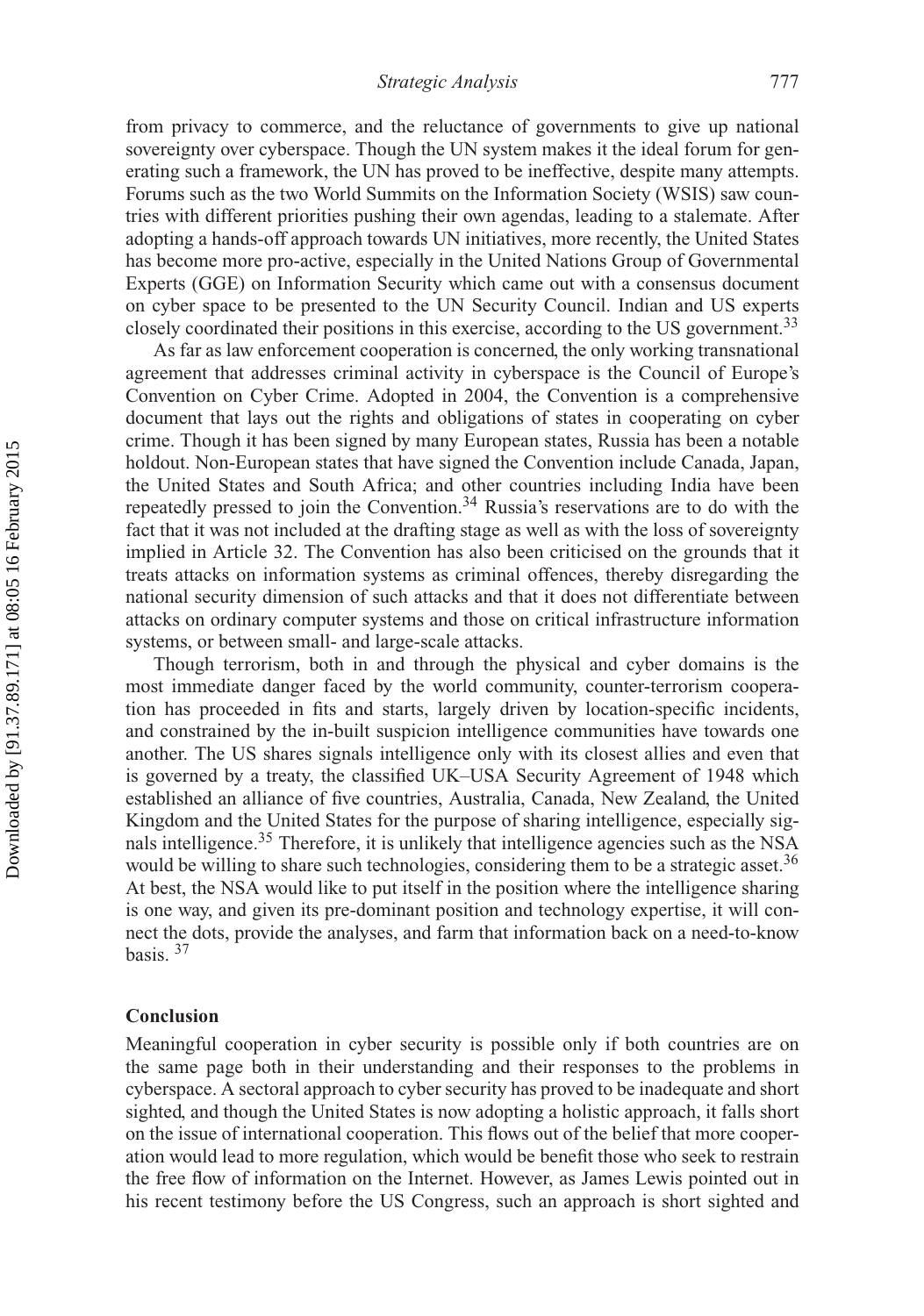without government intervention, security may be unachievable.<sup>38</sup> However, governments in both countries are working at cross-purposes by striving to secure their own respective corners of cyberspace. This is an exercise in futility given the unique nature of this domain. Cyberspace would be better served if the two countries utilised their leadership position in the information technology domain to collaborate on a range of initiatives from cyberspace treaties to coordinating and funding joint private sector efforts and academic research into preserving the open and global nature of cyberspace. In the case of academic research, the legal, technical and privacy issues that surround cyber security policy making and implementation and the commonality of many of these issues to both countries paves the way for cross collaborative studies, aided further by the presence of many students of Indian origin working on these issues in the United States.

The India–US Cyber Security Forum, in its brief period of existence had been a useful platform to bring all the different stakeholders in government and the private sector together. This dialogue mechanism can be revived and revitalised by opening it up to include non-governmental organisations, students, and other interested parties in the true spirit of cyberspace and, in keeping with the people-to-people contacts that have propelled India–US cooperation, would be sure to throw up new avenues for collaboration. Useful models range from the annual RSA Cyber Security Conference to the UN Internet Governance Forum which is being replicated nationally and regionally.<sup>39</sup>

It goes without saying that the common goals and values espoused in the Indo– US strategic partnership translate into a vision of the cyberspace domain being open, global and secure. Liberal democracies such as India and the United States have had to maintain a delicate balance between ensuring universal democratic rights inherent to their open societies and imposing restraints in the interests of security. The same obtains in cyberspace. Their common challenge is to rebuff actions designed to take advantage of the vulnerabilities of free and open societies as reflected in cyber space. They should also see through the motives behind such actions designed to make cyberspace appear so insecure that countries are moved to embrace an alternate vision of cyberspace that is both closed and closely controlled.

#### **Notes**

- 1. White House, *The National Strategy to Secure Cyberspace*, Washington, DC, February 2003, p. vii.
- 2. A threat was defined by the US Computer Emergency Response Team (CERT) in 1993 as 'Any circumstance or event that has the potential to cause harm to a system or network that means, that even the existence of a(n unknown) vulnerability implies a threat by definition'.
- 3. Vulnerabilities are defined as: (a) a feature or bug in a system or programme which enables an attacker to bypass security measures; (b) an aspect of a system or network that leaves it open to attack; and (c) the absence or weakness of a risk-reducing safeguard which had the potential to allow a threat to occur with greater frequency, greater impact or both. Anil Sagar, *An Overview to Information Security and Security Initiatives in India*, Powerpoint Presentation, 18 January 2008, available at www.elitex.in*/*paper2008*/*anilsagar.ppt (accessed 15 June 2009).
- 4. Computer expert Bruce Schneier notes that the closest that a an IP address can be mapped to a physical location is 35 kilometres though more recent research has brought that distance down to less than a kilometre. That could still mean thousands of computers in an urban location. *Schneier on Security* blog, 'Pinpointing a Computer to Within 690 Meters', April 8, 2011, available at http:*//*www.schneier.com*/*blog*/*archives*/*2011*/*04*/*pinpointing\_a\_c.html (accessed 14 May 2011).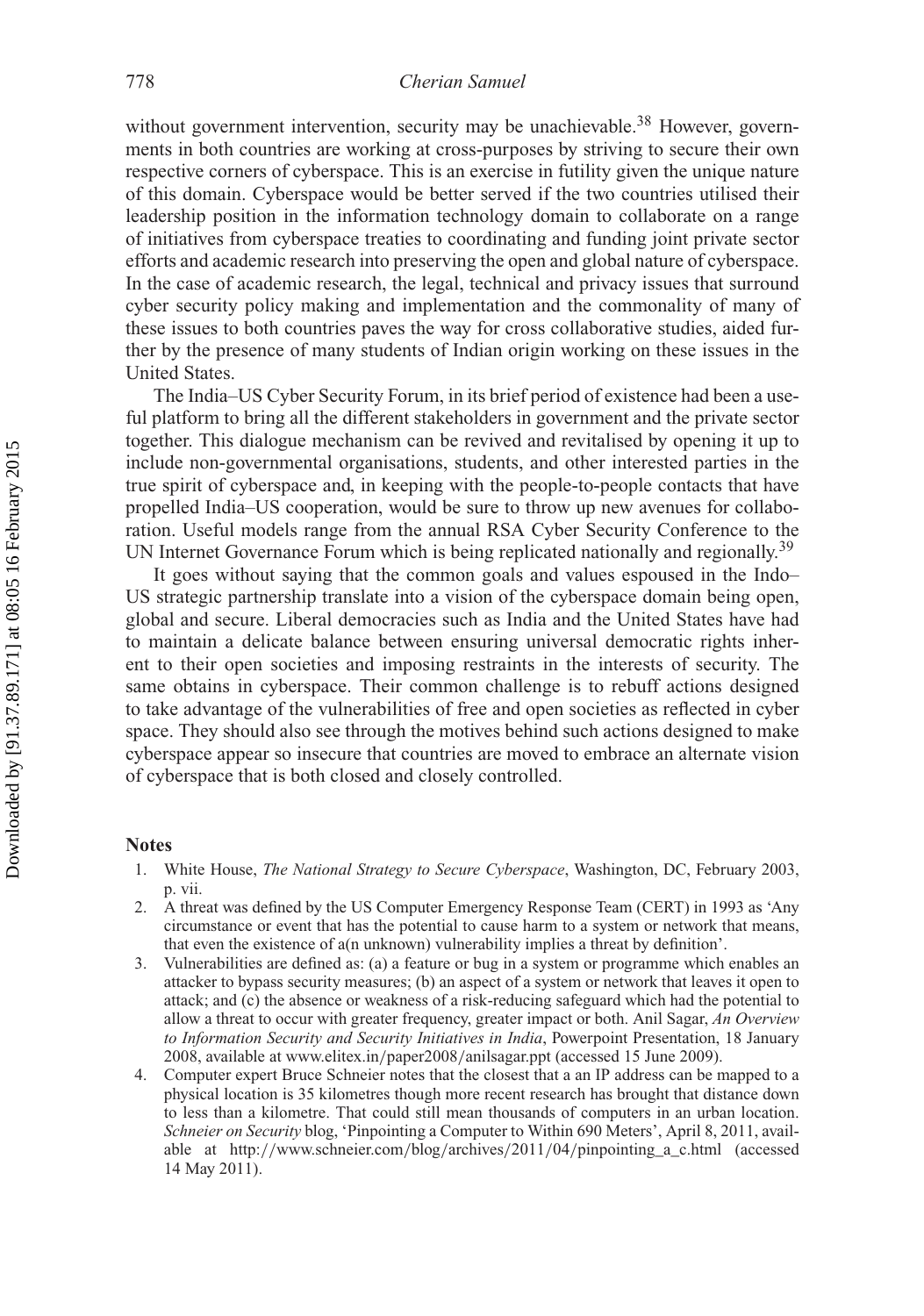- 5. Reports on India include 'Shadows in the Cloud' brought out by the Munk School of Global Affairs in association with the Information Warfare Monitor in 2010[, www.infowar](www.infowarmonitor.net/. . ./shadows-in-the-cloud-an-investigation-into-cyber-espionage-2-0/)monitor.net*/. . ./*[shadows-in-the-cloud-an-investigation-into-cyber-espionage-2-0](www.infowarmonitor.net/. . ./shadows-in-the-cloud-an-investigation-into-cyber-espionage-2-0/)*/*. The most recent global cyber incidents report Symantec's *Internet Security Threat Report,* 2011, available at https:*//*www4.symantec.com (accessed 11 May 2011).
- 6. McAfee, *Unsecured Economies: Protecting Vital Information,* 2008*,* and *Underground Economies,* 2011, available at www.mcafee.com (accessed 11 May 2011).
- 7. Ibid.
- 8. The post was filled only in December 2009 after a 'long and tedious search' since many were reluctant to take up the post given the lack of clarity on the job requirements.
- 9. White House, Comprehensive National Cybersecurity Initiative, available http:*/*/www.whitehouse.gov*/*cybersecurity*/*comprehensive-national-cybersecurity-initiative (accessed 10 December 2010).
- 10. New York Times, 'In Digital Combat, US Finds No Easy Deterrent'*,* 25 January 2010, http://query.nytimes.com/gst/fullpage.html?res=9404E4DE123BF935A15752C0A9669D8B63 (accessed 15 March 2010).
- 11. The Preamble of the IT Act clearly stated that it was an act 'to provide legal recognition for transactions carried out by means of electronic date interchange and other means of electronic communication, commonly referred to as "electronic commerce"'.
- 12. The bill was listed for business in the Rajya Sabha as follows: 'To corporate the recent developments nationally and internationally particularly with reference to provisions related to data protection and privacy in the context of Business Process Outsourcing (BPO) operations, liabilities of network service providers, computer related offences, regulation of cyber cafes, issues relating to child pornography, etc'. Available at http:*//*164.100.24.167*/*newsite*/*lb*/*legislative*/*bil*/*billexpected206.htm (accessed 12 June 2008).
- 13. New rules that have been notified under the provisions of the Act such as Information Technology (Guidelines for Cyber Cafe) Rules, 2011, also emphasise the government's intent to reduce anonymity in cyberspace. In a panel discussion on cyber security at the Munich Security Conference in February 2011, the Indian National Security Advisor noted that the IT Act empowers the government to 'scan Indian cyber space, detect incidents, audit practices, and protect critical and other infrastructure'.
- 14. Gurmeet Kanwal, 'The Imperative of Modernising Military Communications Systems', *IDSA Comment*, 16 February 2010, available at http:*//*idsa.in*/*[idsacomments](http://idsa.in/idsacomments/TheImperativeofModernisingMilitaryCommunicationsSystems_gkanwal_160210)*/* [TheImperativeofModernisingMilitaryCommunicationsSystems\\_gkanwal\\_160210](http://idsa.in/idsacomments/TheImperativeofModernisingMilitaryCommunicationsSystems_gkanwal_160210) (accessed 16 February 2010).
- 15. These moved at a glacial pace since there was a lot of opposition and resistance within organisations to computerisation. It took five years for the railway reservation systems to be networked across the five zones, beginning 1994.
- 16. See, for instance, the Joint Statement issued at the end of President Obama's visit to India in 2010 at http:*//*meaindia.nic.in*/*mystart.php?id=100016632&pid=1849 (accessed 20 December 2010).
- 17. *US–India Cyber Security Forum: Enhanced Cooperation to Safeguard Shared Information Infrastructures*, 3 March 2006. Available at http:*//*[www.america.gov](http://www.america.gov/st/pubs-english/2006/March/20060303142826dpnosmoht0.4864313.html)*/*st*/*pubs-english*/* 2006*/*March*/*[20060303142826dpnosmoht0.4864313.html](http://www.america.gov/st/pubs-english/2006/March/20060303142826dpnosmoht0.4864313.html) (accessed 17 March 2008).
- 18. These priorities are brought out in speeches and statements made at the various meetings of the Cyber Security Forum. The joint statement at the end of President Bush's visit to India in 2006 also declared that the two sided 'recognised the importance of capacity building in cyber security and greater cooperation to secure their growing electronic interdependencies, including to protect electronic transactions and critical infrastructure from cyber crime, terrorism and other malicious threats'. Prime Minister's Office, *India–US Joint Statement*, 2 March 2006, available at http:*//*pmindia.nic.in*/*prelease*/*content4print.asp?id=409 (accessed 19 August 2008).
- 19. *Indian Express*, 5 August 2006, Police list 67 documents leaked to US diplomat. Available at http:*//*www.indianexpress.com*/*news*/*police-list-67-documents-leaked-to-us-diplom*/*9977*/* (accessed 13 October 2009).
- 20. The India–US MLAT came into force in October 2005.